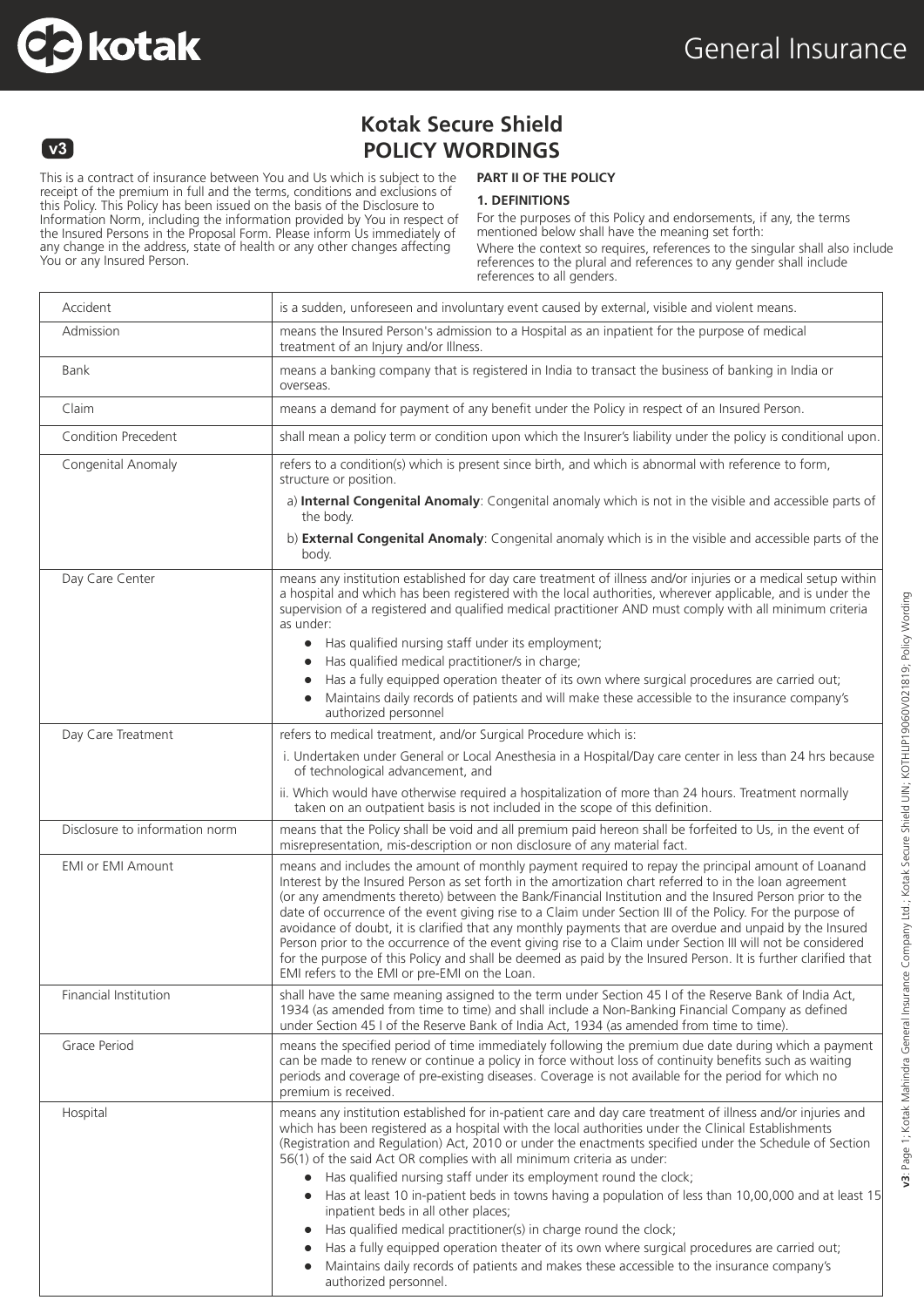| Hospitalisation                  | means admission in a Hospital for a minimum period of 24 Inpatient Care consecutive hours except for<br>specified Day Care Procedures/Treatments, where such admission could be for a period of less than 24<br>consecutive hours.                                                                                                                                                                                                                                                                                                                                                                                                       |  |
|----------------------------------|------------------------------------------------------------------------------------------------------------------------------------------------------------------------------------------------------------------------------------------------------------------------------------------------------------------------------------------------------------------------------------------------------------------------------------------------------------------------------------------------------------------------------------------------------------------------------------------------------------------------------------------|--|
| Illness                          | means a sickness or disease or pathological condition leading to the impairment of normal physiological<br>function which manifests itself during the Policy Period and requires medical treatment                                                                                                                                                                                                                                                                                                                                                                                                                                       |  |
|                                  | (a) Acute condition: Acute condition is a medical condition that can be cured by Treatment                                                                                                                                                                                                                                                                                                                                                                                                                                                                                                                                               |  |
|                                  | (b) Chronic condition: A chronic condition is defined as a disease, illness, or injury that has one or more<br>of the following characteristics:                                                                                                                                                                                                                                                                                                                                                                                                                                                                                         |  |
|                                  | (i) It needs ongoing or long-term monitoring through consultations, examinations, check-ups, and /<br>or tests                                                                                                                                                                                                                                                                                                                                                                                                                                                                                                                           |  |
|                                  | (ii) It needs ongoing or long-term control or relief of symptoms                                                                                                                                                                                                                                                                                                                                                                                                                                                                                                                                                                         |  |
|                                  | (iii) It requires your rehabilitation or for you to be specially trained to cope with it                                                                                                                                                                                                                                                                                                                                                                                                                                                                                                                                                 |  |
|                                  | (iv) It continues indefinitely                                                                                                                                                                                                                                                                                                                                                                                                                                                                                                                                                                                                           |  |
|                                  | (v) It comes back or is likely to come back.                                                                                                                                                                                                                                                                                                                                                                                                                                                                                                                                                                                             |  |
| Injury                           | means accidental physical bodily harm excluding illness or disease solely and directly caused by external,<br>violent and visible and evident means which is verified and certified by a Medical Practitioner.                                                                                                                                                                                                                                                                                                                                                                                                                           |  |
| Inpatient Care                   | means treatment for which the insured person has to stay in a hospital for more than 24 hours for a<br>covered event.                                                                                                                                                                                                                                                                                                                                                                                                                                                                                                                    |  |
| <b>Insured Person</b>            | means the individual(s) named in the Policy Schedule who are covered under this Policy.                                                                                                                                                                                                                                                                                                                                                                                                                                                                                                                                                  |  |
| Intensive Care Unit              | means an identified section, ward or wing of a Hospital which is under the constant supervision of a<br>dedicated Medical Practitioner(s), and which is specially equipped for the continuous monitoring and<br>treatment of patients who are in a critical condition, or require life support facilities and where the level of<br>care and supervision is considerably more sophisticated and intensive than in the ordinary and other wards.                                                                                                                                                                                          |  |
| Loan                             | means the sum of money lent at interest or otherwise to the Insured Person by any Bank/Financial<br>Institution as identified by the Loan Account Number specified in the Policy Schedule.                                                                                                                                                                                                                                                                                                                                                                                                                                               |  |
| <b>Medical Advice</b>            | means any consultation or advice from a Medical Practitioner including the issue of any prescription or<br>repeat prescription                                                                                                                                                                                                                                                                                                                                                                                                                                                                                                           |  |
| Medical Expenses                 | means those expenses that an Insured Person has necessarily and actually incurred for medical treatment<br>on account of Illness or Accident on the advice of a Medical Practitioner, as long as these are no more than<br>would have been payable if the Insured Person had not been insured and no more than other hospitals or<br>doctors in the same locality would have charged for the same medical treatment.                                                                                                                                                                                                                     |  |
| Medically Necessary Treatment    | is defined as any treatment, tests, medication, or stay in hospital or part of a stay in hospital which<br>Is required for the medical management of the illness or injury suffered by the insured;<br>$\bullet$<br>Must not exceed the level of care necessary to provide safe, adequate and appropriate medical care in<br>$\bullet$<br>scope, duration, or intensity;<br>Must have been prescribed by a medical practitioner,<br>$\bullet$<br>Must conform to the professional standards widely accepted in international medical practice or by the<br>medical community in India.                                                   |  |
| <b>Medical Practitioner</b>      | is a person who holds a valid registration from the Medical Council of any State or Medical Council of India<br>or Council for Indian Medicine or for Homeopathy set up by the Government of India or a State<br>Government and is thereby entitled to practice medicine within its jurisdiction; and is acting within the<br>scope and jurisdiction of license. The term Medical Practitioner would include physician, specialist,<br>anaesthetist and surgeon but would exclude You and Your Immediate Family . "Immediate Family would<br>comprise of Your spouse, dependent children, brother(s), sister(s) and dependent parent(s). |  |
| Nominee                          | means the person(s) named in the Policy Schedule who is nominated by You to receive the insurance<br>benefits under this Policy payable on the death of the Insured Person.                                                                                                                                                                                                                                                                                                                                                                                                                                                              |  |
| Notification/Intimation of Claim | is the process of notifying a claim to the insurer or TPA by specifying the timelines as well as the address /<br>telephone number to which it should be notified.                                                                                                                                                                                                                                                                                                                                                                                                                                                                       |  |
| Policy Period                    | means the period commencing from Policy start date and hour as specified in Policy Schedule and<br>terminating at midnight on the Policy End Date as specified in Policy Schedule.                                                                                                                                                                                                                                                                                                                                                                                                                                                       |  |
| Physical Separation              | means as regards the hand, actual separation at or above the wrists, and as regards the foot means actual<br>separation at or above the ankle.                                                                                                                                                                                                                                                                                                                                                                                                                                                                                           |  |
| Policy                           | means these Policy wordings, the Policy Schedule and any applicable endorsements or extensions attaching<br>to or forming part thereof. The Policy contains details of the extent of cover available to You, what is<br>excluded from the cover and the terms & conditions on which the Policy is issued to You.                                                                                                                                                                                                                                                                                                                         |  |
| Policy Schedule                  | means the schedule attached to and forming Part I of this Policy, mentioning the details of the Insured<br>Persons, the Sum Insured, the period and the limits to which benefits under the Policy are subject to,<br>including any annexure and/or endorsements, made to or on it from time to time, and if more than one,<br>then the latest in time.                                                                                                                                                                                                                                                                                   |  |
| Portability                      | means transfer by an Individual health insurance policyholder (including family floater cover) of the credit<br>gained for pre-existing conditions and time bound exclusions if he/ she chooses to switch from one insurer<br>to another.                                                                                                                                                                                                                                                                                                                                                                                                |  |
| Pre-Existing Disease             | means any condition, ailment or injury or related condition(s) for which you had signs or symptoms, and /<br>or were diagnosed, and / or received medical advice / treatment within 48 months to prior to the first<br>policy issued by the insurer.                                                                                                                                                                                                                                                                                                                                                                                     |  |
| Professional Sports              | means a sport, which would remunerate a player in excess of 50% of his or her annual income as a means<br>of their livelihood.                                                                                                                                                                                                                                                                                                                                                                                                                                                                                                           |  |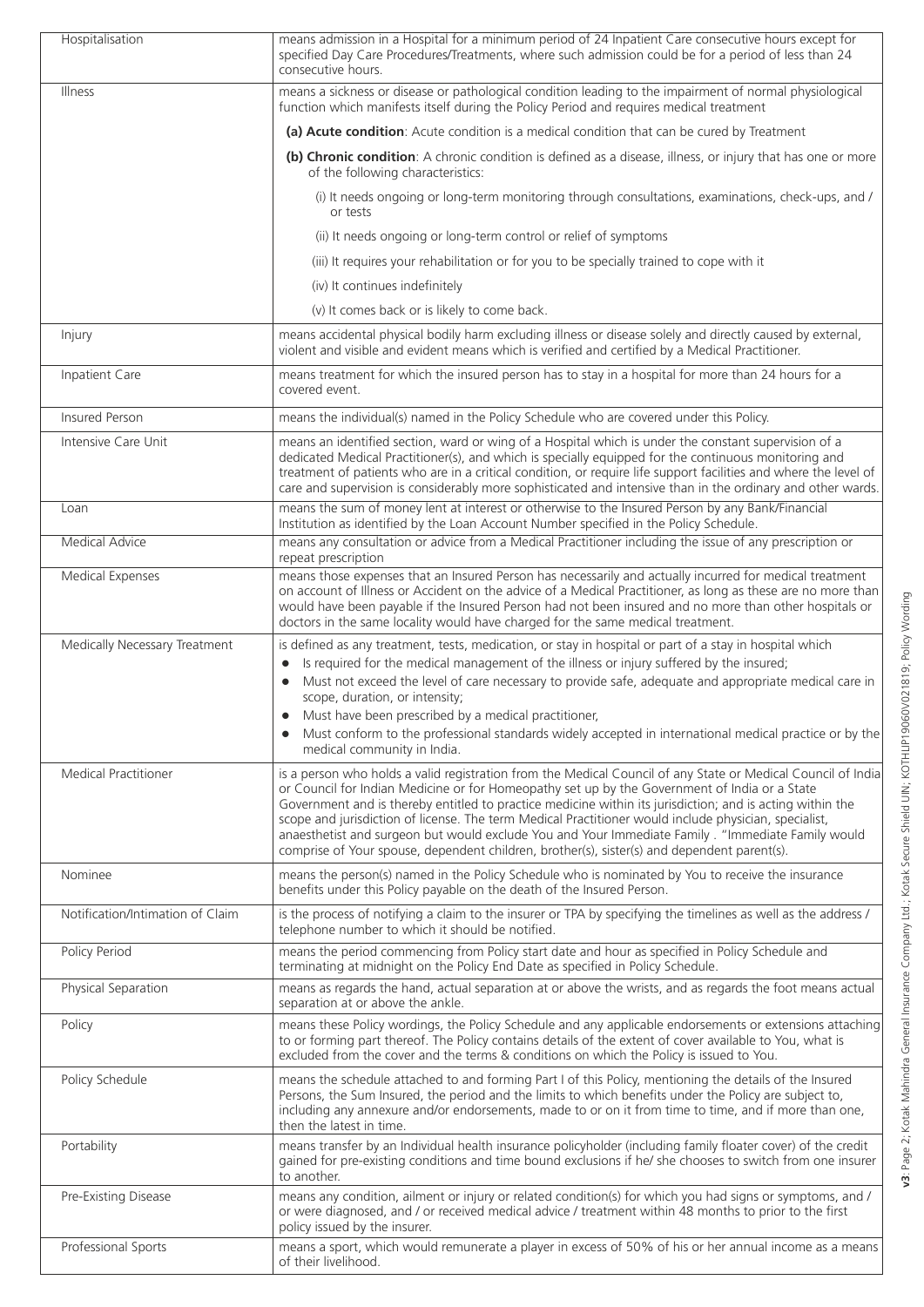| <b>Public Authority</b>       | means any governmental, quasi-governmental organization or any statutory body or duly authorized<br>organization with the power to enforce laws, exact obedience, command, determine or judge.                                                                                                                                                                                                                                                                 |
|-------------------------------|----------------------------------------------------------------------------------------------------------------------------------------------------------------------------------------------------------------------------------------------------------------------------------------------------------------------------------------------------------------------------------------------------------------------------------------------------------------|
| Renewal                       | defines the terms on which the contract of insurance can be renewed on mutual consent with a provision<br>of grace period for treating the renewal continuous for the purpose of all waiting periods.                                                                                                                                                                                                                                                          |
| Sum Insured                   | means the amount specified in the Policy Schedule which is Our maximum, total and cumulative liability for<br>any and all Claims arising under Section I or Section II during the Policy Period.                                                                                                                                                                                                                                                               |
| Scheduled Airline             | means any civilian aircraft operated by a civilian scheduled air carrier holding a certificate, license or similar<br>authorization for civilian scheduled air carrier transport issued by the country of the aircraft's registry, and<br>which in accordance therewith flies, maintains and publishes tariffs for regular passenger service between<br>named cities at regular and specified times, on regular or chartered flights operated by such carrier. |
| Surgery or Surgical Procedure | means manual and / or operative procedure (s) required for treatment of an illness or injury, correction of<br>deformities and defects, diagnosis and cure of diseases, relief of suffering or prolongation of life,<br>performed in a hospital or day care center by a Medical Practitioner                                                                                                                                                                   |
| You/Your/Policyholder         | means the policyholder named in the Policy Schedule.                                                                                                                                                                                                                                                                                                                                                                                                           |
| We/Our/Us                     | means Kotak Mahindra General Insurance Company Ltd.<br>(Formerly known as Kotak Mahindra General Insurance Ltd.)                                                                                                                                                                                                                                                                                                                                               |

#### **2. WHAT WE WILL PAY (SCOPE OF COVER OF BENEFITS AVAILABLE UNDER THE POLICY)**

The following Benefits are applicable under the Policy only if We have received the applicable premium due for that Benefit n full and the Policy Schedule specifies that the Benefit is in force for the Insured **Person**.

The Benefits available under this Policy are described below.

Benefits under Section I and Section II will be payable subject to the terms, conditions and exclusions of this Policy and the availability of Sum Insured and any sub-limits specified in respect of that Benefit and any limits applicable on the Insured Person as specified in the Policy Schedule.

Our total liability under this Policy for payment of any and all Claims in the aggregate arising under Section I and Section II during the Policy Period shall not exceed the Sum Insured

#### **2.1 SECTION I: CRITICAL ILLNESS BENEFIT**

We will pay the Sum Insured to the Insured Person on the first diagnosis of any of the following Illnesses/ Medical event or Surgical Procedures during the Policy Period, provided that the signs or symptoms of that Critical Illness first commenced at least 90 days after the commencement of the first Policy Period with Us and shall include:

- First diagnosis of the below-mentioned Illnesses more specifically described below
	- a. Cancer of specified severity
	- b. Kidney failure requiring regular dialysis;
	- c. Multiple Sclerosis with persisting symptoms;
	- d. Motor Neurone Disease with Permanent Symptoms
	- e. Benign Brain Tumor
	- f. Primary Pulmonary Hypertension
	- g. End Stage Liver Disease/Failure
- l Undergoing for the first time of the following surgical procedures, more specifically described below:
	- h. Major Organ / Bone Marrow Transplant;
	- i. Open heart replacement or repair of heart valves
	- j. Open chest CABG
	- k. Aorta Graft Surgery
- Occurrence for the first time of the following medical events more specifically described below:
	- l. Coma of Specified Severity
	- m. Stroke resulting in permanent symptoms;
	- n. Permanent Paralysis of Limbs;
	- o. First Heart Attack- of specified severity.
	- p. Third Degree (or Major) Burns
	- q. Deafness or Loss of Hearing
	- r. Loss of Speech

The Critical Illnesses and the conditions applicable to the same are more particularly described below:

## **(a) Cancer of Specified Severity**

 (i) A malignant tumour characterized by the uncontrolled growth & spread of malignant cells with invasion & destruction of normal tissues. This diagnosis must be supported by histological evidence of malignancy & confirmed by a

 pathologist. The term cancer includes leukemia, lymphoma and sarcoma.

- (ii) The following are excluded
	- Tumours showing the malignant changes of carcinoma in situ & tumours which are histologically described as premalignant or non invasive, including but not limited to: Carcinoma in situ of breasts, Cervical dysplasia CIN-1, CIN -2 & CIN-3.
	- ii. Any skin cancer other than invasive malignant melanoma
	- iii. All tumours of the prostate unless histologically classified as having a Gleason score greater than 6 or having progressed to at least clinical TNM classification T2N0M0
	- iv. Papillary micro carcinoma of the thyroid less than 1 cm in diameter
	- v. Chronic lymphocyctic leukaemia less than RAI stage 3
	- vi. Microcarcinoma of the bladder
	- vii. All tumours in the presence of HIV infection.

#### **(b) Kidney Failure Requiring Regular Dialysis**

End stage renal disease presenting as chronic irreversible failure of both kidneys to function, as a result of which either regular renal dialysis (hemodialysis or peritoneal dialysis) is instituted or renal transplantation is carried out. Diagnosis has to be confirmed by a specialist medical practitioner.

#### **(c) Multiple Sclerosis With Persisting Symptoms**

- (i) The definite occurrence of multiple sclerosis. The diagnosis must be supported by all of the following:
	- Investigations including typical MRI and CSF findings, which unequivocally confirm the diagnosis to be multiple sclerosis;
	- ii. There must be current clinical impairment of motor or sensory function, which must have persisted for a continuous period of at least 6 months, and
	- iii. well documented clinical history of exacerbations and remissions of said symptoms or neurological deficits with atleast two clinically documented episodes atleast one month apart.
- (ii) Other causes of neurological damage such as SLE and HIV are excluded.

#### **(d) Motor Neuron Disease With Permanent Symptoms**

Motor neuron disease diagnosed by a specialist medical practitioner as spinal muscular atrophy, progressive bulbar palsy, amyotrophic lateral sclerosis or primary lateral sclerosis. There must be progressive degeneration of corticospinal tracts and anterior horn cells or bulbar efferent neurons. There must be current significant and permanent functional neurological impairment with objective evidence of motor dysfunction that has persisted for a continuous period of at least 3 months.

#### **(e) Benign Brain Tumor**

- (i) A benign tumour in the brain where all of the following conditions are met:
	- i. It is life threatening;
	- ii. It has caused damage to the brain;
	- iii. It has undergone surgical removal or, if inoperable, has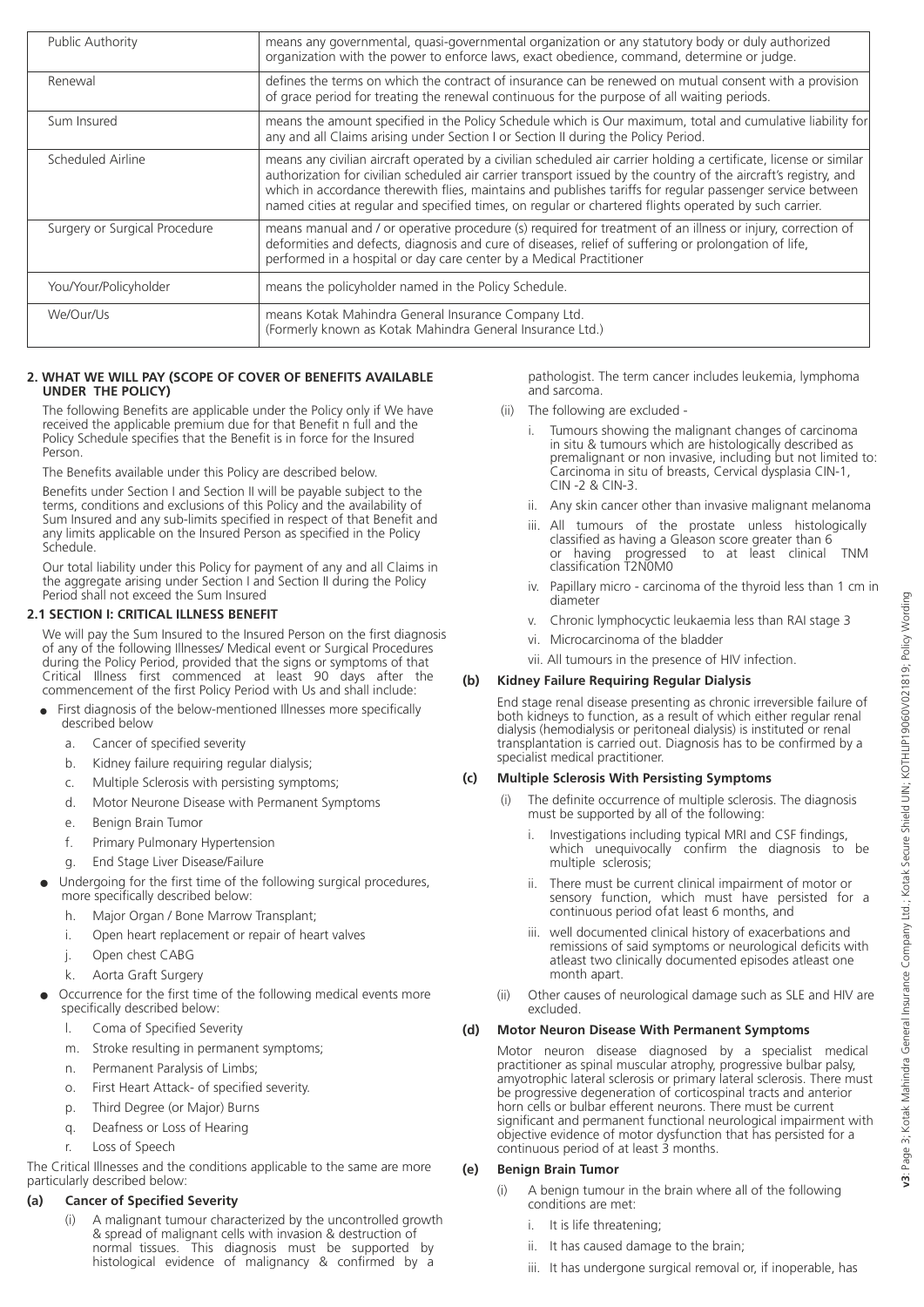caused a Permanent neurological deficit such as (but not restricted to) characteristic symptoms of increased<br>intracranial pressure such as papilloedema, as papilloedema, mental seizures and sensory impairment; and For the purpose of this benefit, the word "Permanent" shall mean beyond the hope of recovery with current medical knowledge and technology;

- iv. Its presence must be confirmed by a Neurologist or Neurosurgeon acceptable to Us and supported by findings on Magnetic Resonance Imaging (MRI), Computerised Tomography, or other reliable imaging technique.
- (ii) The following conditions are not covered:
	- i. Cysts;
	- ii. Granulomas;
	- iii. Vascular malformations;
	- iv. Haematoma;
	- v. Meningiomas
	- vi. Tumours of the pituitary gland or spinal cord; and
	- vii.Tumours of acoustic nerve (acoustic neuroma)

#### **(f) Primary Pulmonary Hypertension**

Primary Pulmonary Hypertension with substantial right ventricular enlargement with the diagnosis established by a consultant pulmonologist or cardiologist using clinical examination and laboratory procedures, including cardiac catheterisation, resulting in permanent physical impairment of Class IV level of the New York Heart Association (NYHA) Classification of Cardiac Impairment.

- (i) The diagnosis must be supported by all three (3) of the following criteria:
	- i. Mean pulmonary artery pressure > 40 mmHg;
	- ii. Pulmonary vascular resistance  $>$  3 mmHg / L/min; and
	- iii. Normal pulmonary wedge pressure < 15 mmHg.
- (ii) The diagnosis to be proved by following tests:
	- i. Ventilation perfusion or V/Q scanning
		- ii. Arterial blood gas measurements
	- iii. Pulmonary function tests
	- iv. X-rays of the chest
	- v. Right-sided cardiac catheterization
- (iii) Secondary Pulmonary Hypertension is completely excluded. Examples are secondary pulmonary hypertension caused by the followings:
	- i. Liver cirrhosis and portal hypertension
	- ii. HIV infection
	- iii. Systemic connective tissue disease
	- iv. Lung disease
	- v. Chronic hypoventilation
	- vi. Pulmonary thromboembolic disease
	- vii. Diseases of the left side of the heart
	- viii. Congenital heart disease
- (iv) New York Heart Classification:
	- i. Class I: Patients with cardiac disease but without resulting limitation of physical activity. Ordinary physical activity does not cause undue fatigue, palpitation, dyspnea or angina pain.
	- ii. Class II: Patients with cardiac disease results in slight limitation of physical activity. They \are comfortable at rest. Ordinary physical activity results in fatigue, palpitation, and dyspnea or angina pain.
	- iii. Class III: Patients with cardiac disease resulting in marked limitation of physical activity. They are comfortable at rest. Less than ordinary activity palpitation, dyspnea or anginal pain.
	- iv. Class IV: Patients with cardiac disease resulting in inability to carry on any physical activity without<br>discomfort. Symptoms of heart failure. or Symptoms of heart failure, or the angina syndrome may be present even at rest. If any physical activity is undertaken, discomfort increases

#### **(g) End Stage Liver Disease/Failure**

- (i) End Stage Liver Disease/Failure evidenced by all of the following:
	- i. Permanent jaundice; (bilirubin > 2micromol/l)
	- ii. Uncontrollable Ascites; and
	- iii. Albumin<3.5g/dl
- iv. Prothrombin time <70% of the normal for the age & gender
- v. Hepatic Encephalopathy
- vi. Oesophageal or Gastric Varices and portal hypertension.
- (ii) The following are excluded:
	- i. Child-Pugh-Stage A
	- ii. Liver disease due to alcohol or drug misuse

#### **(h) Major Organ /Bone Marrow Transplant**

- (i) The actual undergoing of a transplant of:
	- One of the following human organs: heart, lung, liver, kidney, pancreas, that resulted from irreversible end stage failure of the relevant organ, or
	- ii. Human bone marrow using haematopoietic stem cells. The undergoing of a transplant has to be confirmed by a specialist medical practitioner.
- (ii) The following are excluded:
	- i. Other stem-cell transplants
	- ii. Where only islets of langerhans are transplanted

#### **(i) Open Heart Replacement Or Repair Of Heart Valves**

The actual undergoing of open-heart valve surgery is to replace or repair one or more heart valves, as a consequence of defects in,<br>abnormalities of, or disease-affected cardiac valve(s of, or disease-affected cardiac valve(s). The diagnosis of the valve abnormality must be supported by an echo cardiography and the realization of surgery has to<br>be confirmed by a specialist medical practitioner.  $\overset{\cdot}{\text{by}}$  a specialist medical practitioner.<br>echniques including but not limited to, Catheter based techniques including balloon valvotomy / valvuloplasty are excluded.

#### **(j) Open Chest CABG**

- (i) The actual undergoing of open chest surgery for the correction of one or more coronary arteries, which is/are narrowed or blocked, by coronary artery bypass<br>graft (CABG). The diagnosis must be supported by The diagnosis must be supported by a coronary angiography and the realization of surgery has to be confirmed by a specialist medical practitioner.
- (ii) The following are excluded:
	- i. Angioplasty and/or any other intra-arterial procedures
	- ii. Any key-hole or laser surgery.

#### **(k) Aorta Graft Surgery**

 The actual undergoing of major Surgery to repair or correct aneurysm, narrowing, obstruction or dissection of the Aorta through surgical opening of the chest or abdomen. For the purpose of this cover the definition of "Aorta" shall mean the thoracic and abdominal aorta but not its branches.

- (i) The following conditions are excluded:
	- i. Surgery performed using only minimally invasive or intra arterial techniques.
	- ii. Angioplasty and all other intra-arterial, catheter based techniques, "keyhole" or laser procedures.
- (ii) The diagnosis to be evidenced by any two of the following:
	- i. Computerized tomography (CT) scan
	- ii. Magnetic Resonance Imaging (MRI) scan
	- iii. Echocardigraphy (an ultrasound of the heart)
	- iv. Angiography (Injecting X ray dye)
	- v. Abdominal ultrasound

#### **(l) Coma of Specified Severity**

- (i) A state of unconsciousness with no reaction or response to external stimuli or internal needs. This diagnosis must be supported by evidence of all of the following:
	- i. No response to external stimuli continuously for at least 96 hours;
	- ii. Life support measures are necessary to sustain life; and
	- iii. Permanent neurological deficit which must be assessed at least 30 days after the onset of the coma.
- (ii) The condition has to be confirmed by a specialist medical practitioner. Coma resulting directly from alcohol or drug abuse is excluded.

#### **(m) Stroke Resulting in Permanent Symptoms**

(i) Any cerebrovascular incident producing permanent neurological sequelae. This includes infarction of brain tissue, thrombosis in an intracranial vessel, haemorrhage and embolisation from an extracranial source. Diagnosis has to be confirmed by a specialist medical practitioner and evidenced by typical clinical symptoms as well as typical findings in CT Scan or MRI of the brain. Evidence of permanent neurological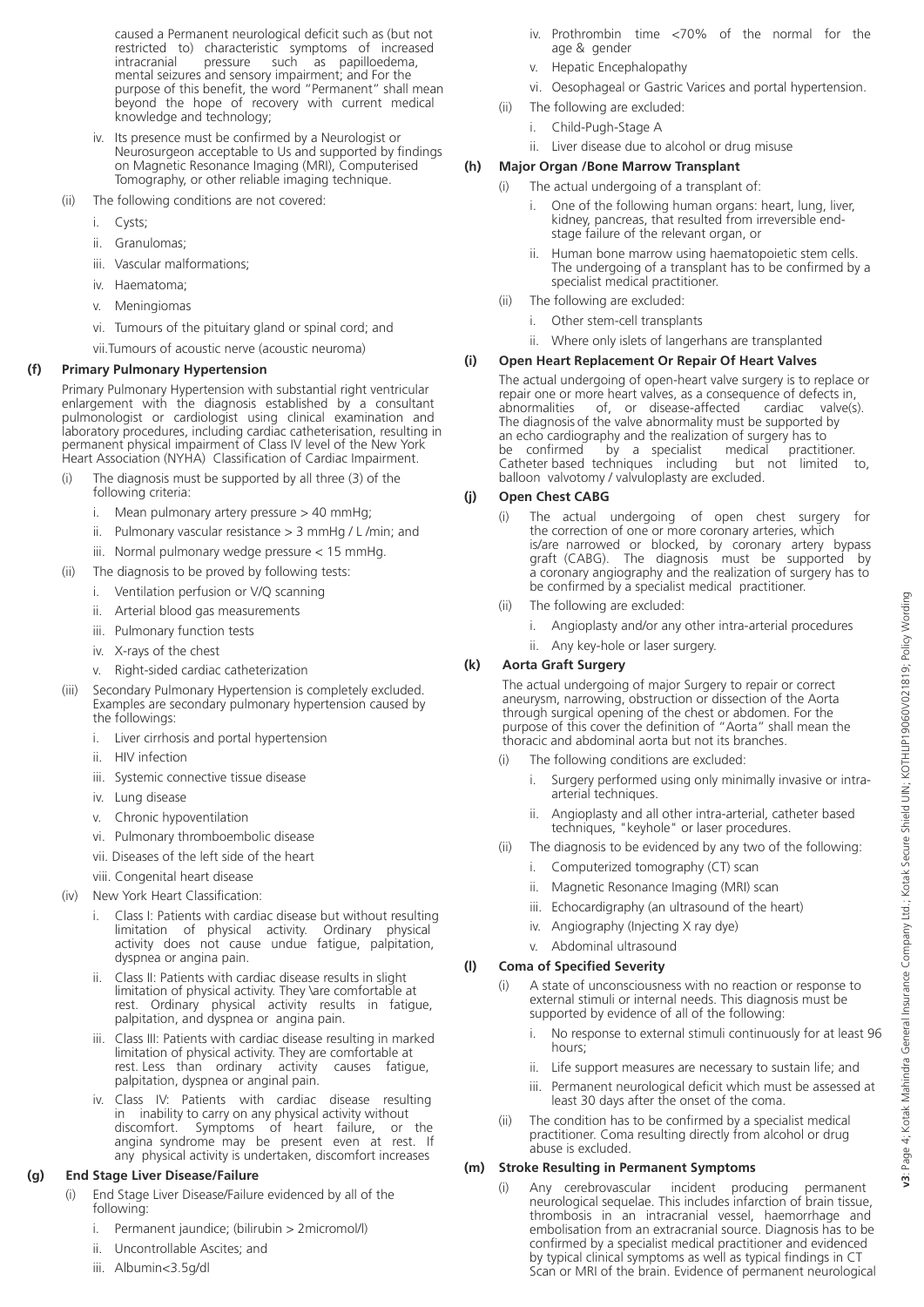deficit lasting for at least 3 months has to be produced.

- (ii) The following are excluded:
	- i. Transient ischemic attacks (TIA)
	- ii. Traumatic injury of the brain
	- iii. Vascular disease affecting only the eye or optic nerve or vestibular functions.

#### **(n) Permanent Paralysis of Limbs**

Total and irreversible loss of use of two or more limbs as a result of injury or disease of the brain or spinal cord. A specialist medical practitioner must be of the opinion that the paralysis will be permanent with no hope of recovery and must be present for more than 3 months.

#### **(o) First Heart Attack - of Specified Severity**

(i) The first occurrence of myocardial infarction which means the death of a portion of the heart muscle as a result of inadequate blood supply to the relevant area.

 The diagnosis for this will be evidenced by all of the following criteria:

- i. A history of typical clinical symptoms consistent with the diagnosis of Acute Myocardial Infarction (for e.g. typical chest pain)
- ii. New characteristic electrocardiogram changes
- iii. Elevation of infarction specific Enzymes, Troponins or other specific biochemical markers.
- (ii) The following are excluded:
	- i. Non-ST-segment elevation myocardial infarction (NSTEMI) with elevation of Troponin I or T
	- ii. Other acute Coronary Syndromes
	- iii. Any type of angina pectoris.

#### **(p) Third Degree (or Major) Burns**

Third degree (full thickness of the skin) burns covering at least 20% of the surface of the Insured Person's body and evidenced by specific results based on the Lund Browder Chart or equivalent burn area calculator. The condition should be confirmed by a specialist Medical Practitioner (Surgeon).

Burns arising due to self-infliction are excluded

#### **(q) Deafness or Loss of Hearing**

Total and irreversible loss of hearing in both ears as a result of Illness or Injury persisting for at least 6 months. The diagnosis must be supported by audiometric and sound-threshold tests provided and certified by an Ear, Nose, Throat (ENT) specialist." Total Loss" means loss of at least 80 decibels in all frequencies of hearing in both the ears. The deafness must not be correctable by aides or surgical procedures

#### **(r) Loss of Speech**

Total and permanent loss of the ability to produce intelligible speech as a result of irreversible damage to the larynx or its nerve supply from the speech centers of the brain caused by injury, tumour or sickness. Medical evidence must be supplied by an appropriate specialist to confirm laryngeal dysfunction and that the loss of speech has lasted for more than 6 months continuously.

All psychiatric causes of loss of speech are excluded. No benefit will be payable if, in general medical opinion, a device, or implant could result in the partial or total restoration of speech.

#### **2.2 EXCLUSIONS APPLICABLE TO SECTION I**

We shall not be liable to make any payment under this Policy directly or indirectly for, caused by, based upon, arising out of or howsoever attributable to any of the following:

- a) Any Pre-Existing Disease– Any Pre-Existing Disease will not be covered until 48 months of continuous coverage has elapsed for the Insured Person, since the inception of the first Policy with Us. On Renewal of the Policy if an increased Base Annual Sum Insured is requested then the elapsed period for Pre-Existing Diseases shall be limited to the Base Annual Sum Insured of the immediately completed Policy Period. This exclusion doesn't apply for Insured Person having any health insurance policy in India at least for a period of 48 continuous months, prior to taking this Policy and accepted under portability cover, as well as for three subsequent Renewals with Us without a break. In respect of any insured event, as stated in this Section, occurred or suffered before the commencement of Period of Insurance or arising within first 90 days of the commencement of the Period of Insurance.
- b) Any external Congenital Anomaly;
- c) Any medical procedure or treatment, which is not Medically Necessary Treatment or not performed by a Medical Practitioner.
- d) Any physical, medical or mental condition or treatment or

 service that is specifically excluded in the Policy Schedule under Special Conditions.

- e) Birth control procedures and hormone replacement therapy.
- f) Any treatment/surgery for change of sex or any cosmetic surgery or treatment/surgery /complications/illness arising as a consequence thereof.
- g) Treatment by a family member and self-medication or any treatment that is not scientifically recognized.

#### **2.3 SECTION II: PERSONAL ACCIDENT BENEFIT**

(a) We will pay the Sum Insured if the Insured Person dies or suffers Permanent Total Disablement solely and directly due to an Injury sustained due to an Accident which occurs during the Policy Period provided that the Insured Person's death/Permanent Total Disablement occurs within 12 months of the Injury being sustained. On the payment of a Claim under this Benefit the Policy shall automatically terminate.

 For the purposes of this Benefit, Permanent Total Disablement shall mean the total and irrecoverable loss of one of the following which as a direct consequence prevents the Insured Person from resuming his normal occupation or engaging in similar gainful employment:

- (i) Loss of sight of both eyes; or
- (ii) Actual loss by Physical Separation of both hands or both feet or one entire hand and one entire foot; or
	- (iii) Loss of use of both hands or both feet or of one hand and one foot without Physical Separation;
- (b) Child Education Benefit: If We have admitted a Claim under Section II, We will pay the Child Education Benefit amount of 10% of Sum Insured under Section II (a), as specified in the Policy Schedule towards the education expenses of the Insured Person's child, provided that the Insured Person's child is less than 25 years of age on the date of the Accident. The payment under this benefit is over and above the Sum Insured of the opted Benefits under any other Benefit.

#### **2.4 EXCLUSIONS APPLICABLE TO SECTION II**

We shall not be liable to make any payment under this Policy directly or indirectly for, caused by, based upon, arising out of or howsoever attributable to any of the following:

- (a) The Insured Person operating or learning to operate any aircraft, or performing duties as a member of the crew on any aircraft, or Scheduled Airlines or is engaging in aviation or ballooning, or whilst the Insured Person is mounting into, or dismounting from or traveling in any balloon or aircraft other than as a passenger (fare-paying or otherwise) in any Scheduled Airline anywhere in the world;
- (b) Insured Person participating in winter sports, skydiving/parachuting, hang gliding, bungee jumping, scuba diving, mountain climbing (where ropes or guides are customarily used), riding or driving in races or rallies using a motorized vehicle or bicycle, caving or pot-holing, hunting or equestrian activities, skin diving or other underwater activity, rafting or canoeing involving white water rapids, yachting or boating outside coastal waters (2 miles), participation in any Professional Sports, any bodily contact sport or any other hazardous or potentially dangerous sport for which the Insured Person is untrained, unless specifically covered under the policy;
- (c) Any Illness to any Insured Person;
- (d) Directly or indirectly caused by venereal disease or insanity;

#### **2.5 SECTION III: LOSS OF JOB BENEFIT**

Benefits under Section III will be payable subject to the terms, conditions and exclusions of this Policy and the availability of the Loss of Job Sum Insured specified in the Policy Schedule.

Our total liability under this Policy for payment of any and all Claims in the aggregate arising under Section III during the Policy Period shall not exceed the Loss of Job Sum Insured specified in the Policy Schedule.

If the Insured Person is terminated, dismissed, temporarily suspended or retrenched from employment by his/her employer during the Policy Period in accordance with the employer's rules/regulations or in accordance with applicable Indian law or the directives of any Public Authority, We will pay the Insured Person three EMI Amount(s) falling due in respect of the Loan (account number as stated in the Policy Schedule) after the commencement of the event giving rise to a Claim under Section III of the Policy till the reinstatement of employment with the same employer or new employer, subject to a maximum of Sum Insured equivalent to three EMI's as stated under Section III of the Policy Schedule provided that:

(a) If the EMI on the date of the Insured Person's termination, dismissal, temporary suspension or retrenchment from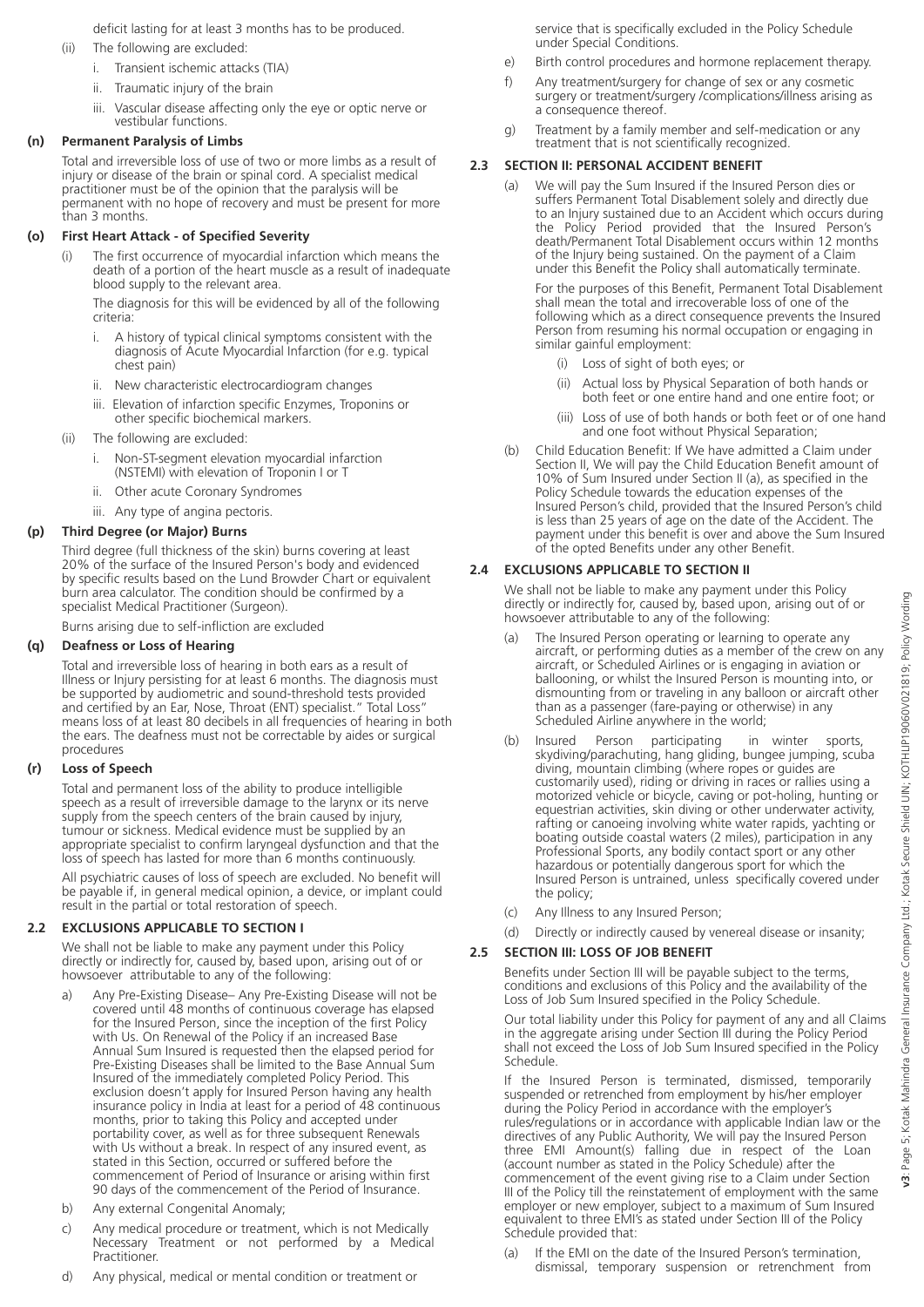employment is greater than the EMI payable under Loss of Job Sum Insured specified in the Policy Schedule, then We shall be liable to pay the EMI or Pre EMI, on the loan or the Sum Insured, whichever is lower, on the date of the event giving rise to a Claim under this section. Where the Sum Insured is lesser than the loan amount, We shall pay the EMI in the same proportion as Sum Insured bears to the loan amount.

- (b) The period of termination, dismissal, temporarily suspension or retrenchment from employment by the Insured Person's employer during the Policy Period is not less than 30 consecutive days.
- (c) The Insured Person is a salaried employee of the employer at the stage of termination, dismissal, temporary suspension or retrenchment.

#### **2.6 EXCLUSIONS APPLICABLE TO SECTION III**

We shall not be liable to make any payment under this Policy directly

or indirectly for, caused by, based upon, arising out of or howsoever attributable to any of the following:

- (a) The Insured Person's termination, dismissal, temporary suspension or retrenchment from employment is due to any dishonesty or fraud or poor performance on the part of the Insured Person or his willful violation of any rules of the employer or laws for the time being in force or any disciplinary action against the Insured Person by the employer.
	- (i) The Insured Person being self-employed;
	- (ii) Any claim relating to unemployment from a job which is casual, temporary, seasonal or contractual in nature or any claim relating to an employee not on the direct rolls of the employer;
	- (iii) Any voluntary unemployment;
	- (iv) Unemployment at the time of inception of the Policy Period or arising within first three months of inception of the Policy Period.
- (b) The Insured Person's termination, dismissal, temporary suspension or retrenchment from employment within 90 days of the commencement of the Policy Period.
- (c) Any unemployment from a job under which no salary or any remuneration is provided to the Insured Person.
- (d) Any suspension from employment on account of any pending enquiry being conducted by the employer/Public Authority.
- (e) Any unemployment due to resignation, retirement whether voluntary or otherwise.
- (f) Any unemployment due to non-confirmation of employment after or during such period under which the Insured Person was under probation.

#### *Note:*

#### *a. Section I is a mandatory cover.*

- *b. Section II and III are optional cover's, where Section III can only be selected by Salaried Person's opting for Loan.*
- *c. Section I and Section II (a) shall always have same Sum Insured Non-loan linked policies cannot opt for Loss of Job Benefit*

#### **3. GENERAL EXCLUSIONS APPLICABLE TO THE POLICY:**

We shall not be liable to make any payment under this Policy directly

or indirectly for, caused by, based upon, arising out of or howsoever attributable to any of the following:

- (a) Arising or resulting from the Insured Person committing any breach of the law with criminal intent.
- (b) War, invasion, act of foreign enemy, hostilities (whether war be declared or not) civil war, rebellion, revolution, insurrection, mutiny, military or usurped power, seizure, capture, arrests, restraints and detainment of all Heads of State and citizens of whatever nation and of all kinds and acts of terrorism.
- (g) Ionising radiation or contamination by radioactivity from any nuclear fuel or from any nuclear waste or from the combustion of nuclear fuel. For the purpose of this exclusion, combustion shall include any self-sustaining process of nuclear fission.
- (h) Nuclear weapon materials.
- (i) Usage, consumption or abuse of substances intoxicants, hallucinogens, alcohol and/or drugs.
- (j) Self-destruction or self inflicted injury, attempted suicide or suicide.
- (k) Any sexually transmitted diseases. Acquired Immune Deficiency Syndrome (AIDS), AIDS related complex syndrome (ARCS) and all diseases caused by and/ or related to the HIV.
- (l) Any consequential or indirect loss or expenses arising out of or related to any event giving rise to a Claim under the Policy.
- (m) While serving in any branch of the Military or Armed Forces of any country during war or warlike operations.
- (n) Any act of terrorism regardless of any other cause or event contributing concurrently or in any other sequence to the loss. The Policy also excludes loss, damage, cost or expenses of whatsoever nature directly or indirectly caused by, resulting from or in connection with any action taken in controlling, preventing, suppressing or in any way relating to action taken in respect of any act of terrorism.

#### **4. CLAIMS ADMINISTRATION**

The fulfillment of the terms and conditions of this Policy (including payment of premium by the due dates mentioned in the Policy Schedule) insofar as they relate to anything to be done or complied with by You or any Insured Person, including complying with the following in relation to claims, shall be Conditions Precedent to admission of Our liability under this Policy:

- (a) Claims shall be settled by Us, On the occurrence or discovery of any event that may give rise to a Claim under this Policy, the Claims Procedure set out below shall be followed;
- (b) The directions, advice and guidance of the treating Medical Practitioner shall be strictly followed. We shall not be obliged to make any payments that are brought about or contributed to as a consequence or failure to follow such directions, advice or guidance;
- (c) If requested by Us and at Our cost, the Insured Person must submit to medical examination by Our nominated Medical Practitioner as often as We consider reasonable and necessary and We/Our representatives must be permitted to inspect the medical and Hospitalization records pertaining to the Insured Person's treatment and to investigate the facts surrounding the Claim;
- (d) We/Our representatives must be given all reasonable co operation in investigating the claim in order to assess Our liability and quantum in respect of such Claim;

#### **5. CLAIMS PROCEDURE FOR CRITICAL ILLNESS CLAIMS**

We shall be given written notice within 10 days of the Insured Person being first diagnosed with a Critical Illness and We shall be provided the following necessary information and documentation in respect of all Claims within 30 days of the Insured Person's diagnosis/surgery/treatment (as applicable):

#### **a. Common list of documents for all Critical Illness:**

- Certificate from the attending Medical Practitioner of the Insured Person confirming, inter alia,
	- i. Name of the Insured Person;
	- ii. Name, date of occurrence and medical details confirming the event giving rise to the Claim.
	- iii. Written confirmation from the treating Medical Practitioner that the event giving rise to the Claim does not relate to any Pre- Existing Disease or any Illness or Injury which was diagnosed within the first 90 days of commencement of first Policy Period with Us.
- (ii) Certificate, if applicable, from the Bank/Financial Institution stating the amortization schedule, the EMI Amounts, Principal Outstanding, etc.
- (iii) Original Policy document;
- (iv) Duly completed claim form;
- (v) Original Discharge Certificate/Death Summary/Card from the hospital/ Medical Practitioner;
- (vi) Original investigation test reports, indoor case papers;
- (vii) Photo ID Proof of Insured/ nominee;
- (viii) Address Proof of Insured / nominee;
- (ix) KYC documents and 2 recent coloured passport size photographs of Insured/ nominee;
- (x) Signed NEFT mandate along cancelled cheque copy of Insured/nominee;
- (xi) In the cases where Critical Illness arises due to an Accident, FIR copy or medico legal certificate will also be required wherever conducted. We may call for any additional necessary documents/information as required based on the circumstances of the claim.
- (xii) Any other documents as may be required by Us.

 If the Claim is not notified to Us within the time period specified above, then We shall be provided the reasons for the delay in writing. We will condone such delay on merits where the delay has been proved to be for reasons beyond the claimant's control.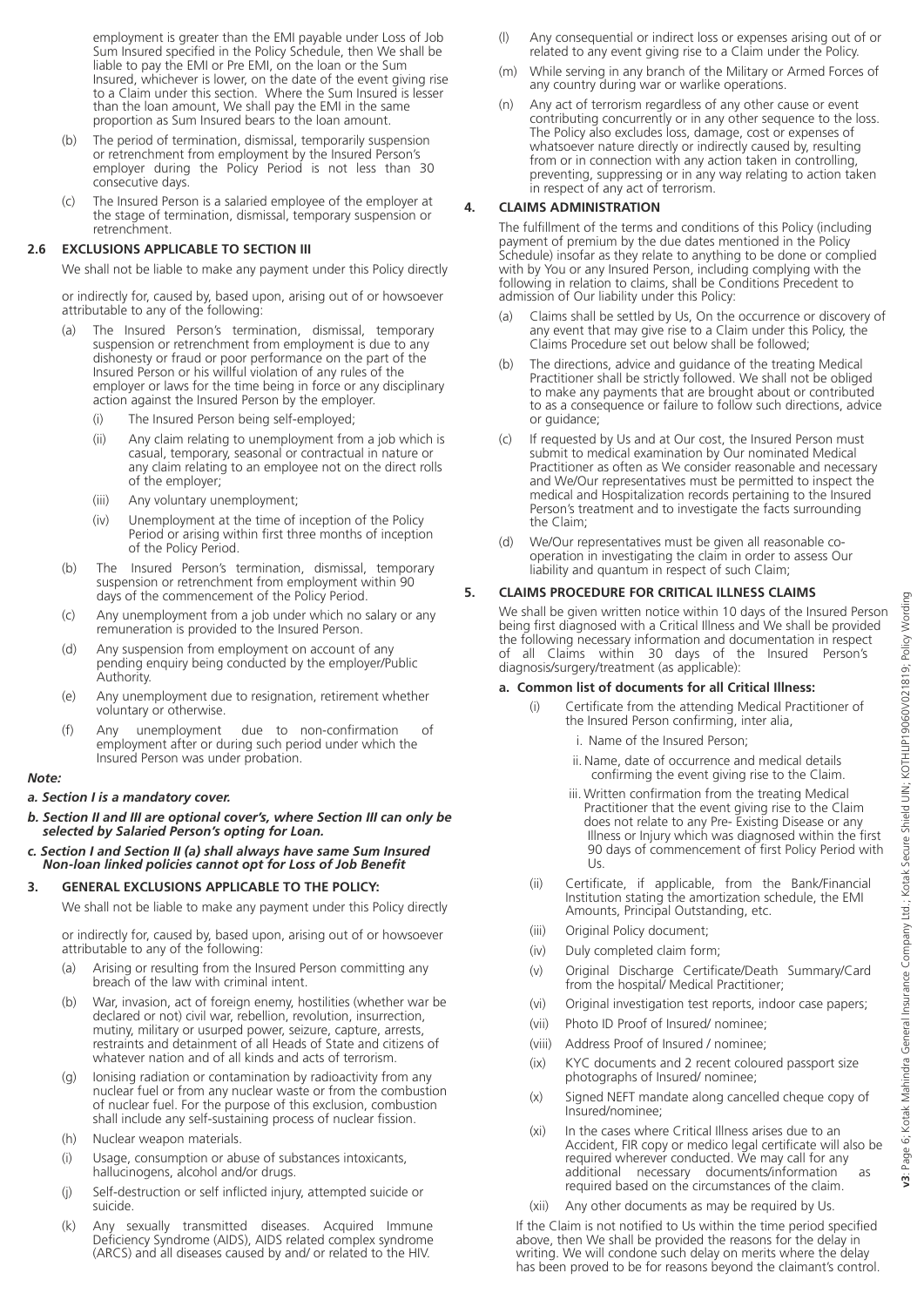#### **b. Additional Documentation Required for each of the** **Critical Illnesses**

 *Please note that the following are illustrative lists and we may seek additional documentation based on the facts and circumstances of the Claim* 

#### **(i) CANCER OF SPECIFIED SEVERITY**

- i. Hospital Discharge Card photocopy
- ii. Hospital Bills photocopy
- iii. Pharmacy/Investigations Bills
- iv. Investigations Reports
- v. Details of the treatment received by the Insured Person from the inception of the ailment.
- vi. Letter from treating consultant stating presenting complaints with duration and the past medical history.
- vii. Histopathology / Cytology / FNAC / Biopsy /Immuno histochemistry reports.
- viii. X-Ray / CT scan / MRI scan / USG /Radioisotope / Bone scan Reports.
- ix. Blood Tests.
- x. Any other specific investigation done to support the diagnosis like the PAP Smear/Mammography, etc.

#### xi. Any other documents as may be required by Us.  **(ii) KIDNEY FAILURE REQUIRING REGULAR DIALYSIS**

- i. Hospital Discharge Card photocopy
- ii. Photocopy Hospital Bills.
- iii. Pharmacy/Investigations Bills
- iv. Investigations Reports
- v. Consultation Paper stating the presenting complaints with duration, past medical history with duration, treatment and medication advised.
- vi. Blood Tests- Renal Function Tests specifically: Serum Creatinine, Blood Urea Nitrogen, Serum Electrolytes done in the recent past (Not more than Two Week period from the date of intimation of Loss)
- vii. Dialysis Papers/Receipts done in recent past.
- viii. Renal scan
- ix. Letter from the nephrologists stating the diagnosis of End Stage Kidney Failure.
- x. Any other documents as may be required by us

#### **(iii) MULTIPLE SCLEROSIS WITH PERSISTING SYMPTOMS**

- i. Hospital Discharge Card photocopy
- ii. Photocopy Hospital Bills.
- iii. Pharmacy/Investigations Bills
- iv. Investigations Reports
- Consultation Paper stating the presenting complaints with duration, past medical history with duration, treatment and medication advised.
- vi. MRI / CT Scan Report.
- vii. Electo-myogram report
- viii. Biopsy / Cytology Report
- ix. Specific Blood Tests: Creatinine Phosphokinase /Anti Nuclear Antibodies , C -reactive protein /Autoimmune work up
- x. Any other relevant Blood investigations.
- xi. Confirmation from the Central/State Government Hospital about diagnosis of Multiple Sclerosis and the duration of the same.
	- xii. Any other documents as may be required by Us.

#### **(iv) MOTOR NEURONE DISEASE WITH PERMANENT SYMPTOMS**

- i. Hospital Discharge Card photocopy (in case of Hospitalization)
- ii. Investigations Reports like Blood tests, EEG, Nerve Conduction test, etc
- iii. MRI / CT scan Reports or any other Imaging technique Used during the diagnosis and treatment
- iv. Electro-myogram Report
- v. Consultation Paper stating the presenting complaints with duration, past medical history with duration, treatment and medication advised.
- vi. Subsequent details of the Treatment, with the

 Consultation papers from the Treating Neurologist/ Physician stating the Neurological deficit and the degree/current status

vii. Any other document as may be required by the company

#### **(v) BENIGN BRAIN TUMOR**

- i. Hospital Discharge Card photocopy
- ii. Hospital Bills photocopy
- iii. Pharmacy/Investigations Bills
- iv. Investigations Reports
- v. Details of the treatment received by the Insured Person from the inception of the ailment.
- vi. Letter from treating consultant stating presenting complaints with duration and the past medical history.
- vii. Histopathology / Cytology / FNAC / Biopsy /Immuno histochemistry reports.
- viii. X-Ray / CT scan / MRI scan / USG /Radioisotope / Bone scan Reports.
- ix. Blood Tests.
- x. Neurological examination report by Neurologist
- xi. Any other documents as may be required by Us.

#### **(vi) PRIMARY PULMONARY HYPERTENSION**

- i. Hospital Discharge Card photocopy
- ii. Photocopy Hospital Bills.
- iii. Pharmacy/Investigations Bills
- iv. Investigations Reports
- v. Consultation Paper stating the presenting complaints with duration, past medical history with duration, treatment and medication advised.
- vi. MRI / CT Scan Report.
- vii. Echocardiography report
- viii. Computed tomography (CT), magnetic resonance imaging (MRI), and lung scanning
- ix. Pulmonary angiography
- x. Any other documents as may be required by Us.

#### **(vii) END STAGE LIVER DISEASE / FAILURE**

- i. Hospital Discharge Card photocopy
- ii. Photocopy Hospital Bills.
- iii. Pharmacy/Investigations Bills
- iv. Investigations Reports
- v. Consultation Paper stating the presenting complaints with duration, past medical history with duration, treatment and medication advised.
	- vi. Ultrasound scan of liver
	- vii. CT and/or MRI scan of the liver
	- viii. X-ray and Liver function test
	- ix. Biopsy / FNAC ( where applicable)
	- x. Any other documents as may be required by Us.

#### **(viii) MAJOR ORGAN/BONEMARROW TRANSPLANT**

- i. Hospital Discharge Card photocopy
- ii. Photocopy Hospital Bills.
- iii. Pharmacy/Investigations Bills
- iv. Investigations Reports
- v. Consultation Paper stating the presenting complaints with duration, past medical history with duration, treatment and medication advised.
- vi. Scan / Histopathology / Cytology / FNAC /Biopsy report suggesting irreversible & non-compensatory changes of the particular organ. 8 Bone Marrow Biopsy Reports (Specifically In Case of Bone Marrow Transplant)
- vii. Letter from a specialist Doctor confirming the need of transplantation( Organs Specified are: Heart , lung, Liver, pancreas, kidney, bone marrow)
- viii. Any other documents as may be required by Us.

#### **(ix) OPEN HEART REPLACEMENT OR REPAIR OF HEART VALVES**

- i. Hospital Discharge Card photocopy
- ii. Photocopy Hospital Bills.
- iii. Pharmacy/Investigations Bills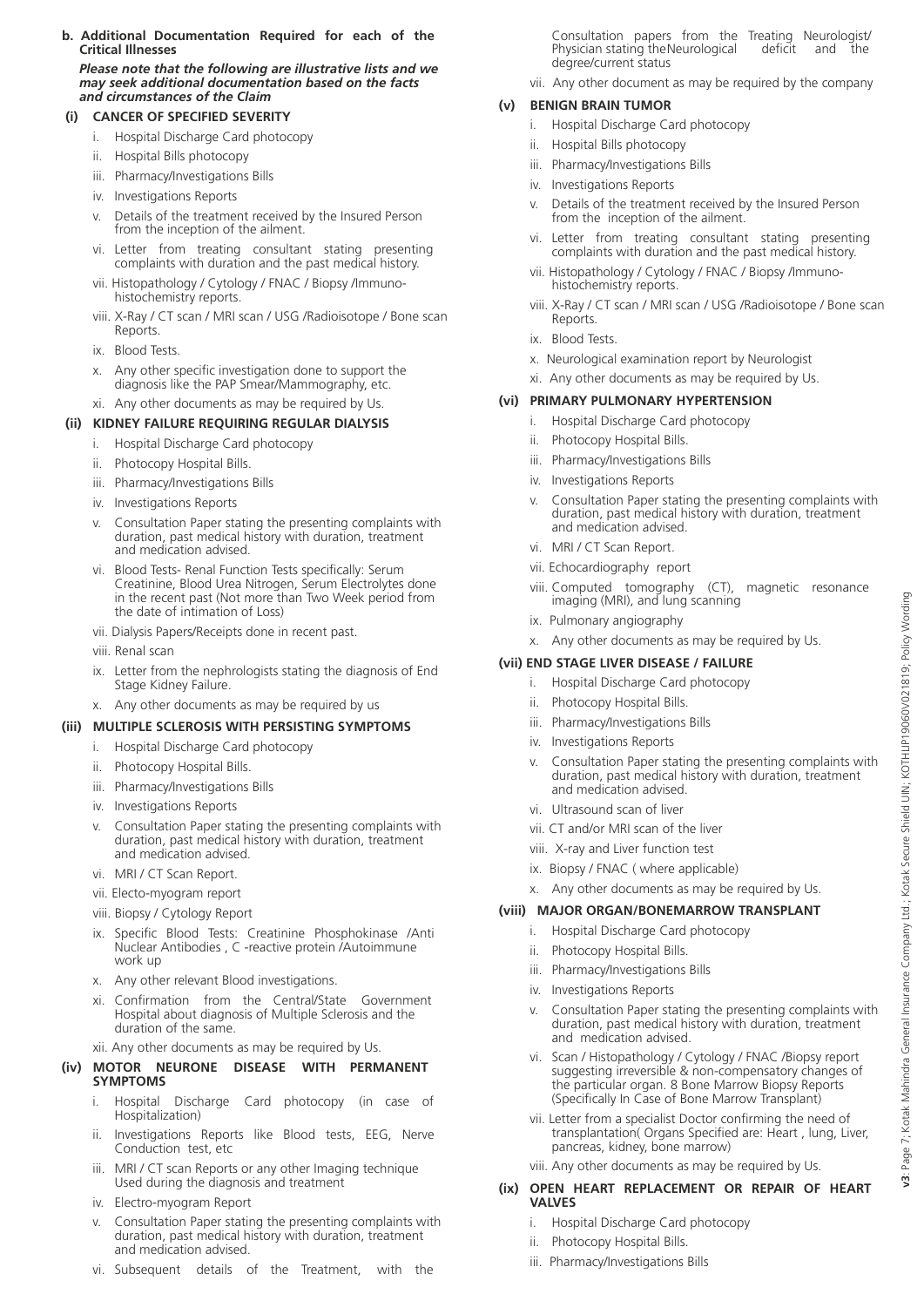- iv. Investigations Reports
- v. Consultation Paper stating the presenting complaints with duration, past medical history with duration, treatment and medication advised.
- vi. X-ray and 2D-Echocardiography Report.
- vii. Letter from the Cardiologist / Cardiothoracic Surgeon suggesting valve replacement with the type of valve to be used.
- viii. Any other documents as may be required by Us.

#### **(x) OPEN CHEST CABG**

- i. Photocopy Hospital Discharge Card
- ii. Photocopy Hospital Bills.
- iii. Pharmacy/Investigations Bills
- iv. Investigations Reports
- v. Consultation Paper stating the presenting complaints with duration, past medical history with duration, treatment and medication advised.
- vi. ECG at the time of detection of Coronary Artery Disease and Subsequent ECG's
- vii. Stress test/ Tread Mill Test
- viii. Letter from treating consultant suggesting Coronary Angiography and CABG
- ix. Coronary Angiography report/CT Report
- x. Cardiac Enzymes Tests: Troponin T/Troponin I, CPK / CPK- MB, SGOT / SGPT,
- xi. LDH / Electrolytes
- xii. X-ray / 2D-Echocardiography Report
- xiii. Thallium Scan Report
- xiv. Any other documents as may be required by Us.

#### **(xi) AORTA GRAFT SURGERY**

- i. Photocopy Hospital Discharge Card
- ii. Photocopy Hospital Bills.
- iii. Pharmacy/Investigations Bills
- iv. Investigations Reports
- v. Consultation Paper stating the presenting complaints with duration, past medical history with duration, treatment and medication advised.
- vi. ECG at the time of detection of Coronary Artery Disease and Subsequent ECG's
- vii. Stress test/ Tread Mill Test
- viii. Letter from treating consultant suggesting Coronary Angiography and CABG
	- ix. Coronary Angiography report / CT Scan
	- x. Cardiac Enzymes Tests: Troponin T/Troponin I, CPK / CPK-MB, SGOT / SGPT,
	- xi. LDH / Electrolytes
	- xii. X-ray / 2D-Echocardiography Report
	- xiii. Thallium Scan Report
	- xiv. Bio-markers for Aortic dissection
	- xv. Any other documents as may be required by Us.

#### **(xii) COMA OF SPECIFIED SEVERITY**

- i. Hospital Discharge Card photocopy
- ii. Investigations Reports like Blood tests, EEG, etc
- iii. MRI / CT scan Reports or any other Imaging technique Used during the diagnosis and treatment
- iv. Subsequent details of the Treatment, with the Consultation papers from the Treating Neurologist/ Physician stating the Glasgow coma scale grading.
- v. Indoor case papers and / or ICU case papers indicating the history, signs, symptoms, line of treatment and daily charts like TPR, etc
- vi. FIR / MLC / Panch nama for accident induced coma
- vii. Any other document as may be required by the company

#### **(xiii) STROKE RESULTING IN PERMANENT SYMPTOMS**

- i. Hospital Discharge Card photocopy
- ii. Photocopy Hospital Bills.
- iii. Pharmacy/Investigations Bills
- iv. Investigations Reports
- v. Consultation Paper stating the presenting complaints with duration, past medical history with duration, treatment and medication advised.
- vi. Subsequent details of the Treatment, with the Consultation papers from the Treating Neurologist/ Physician stating the Neurological deficit.
- vii. MRI / CT scan/ 2D Echocardiography Reports or any other Imaging technique Used during the diagnosis and treatment of the Stroke
- viii. Blood tests (Lipid profile/Random Blood Sugar / Prothrombin Time/APTT/ Bleeding Time/ Clotting Time/Homocystiene levels)
- ix. Any other documents as may be required by Us.

#### **(xiv) PERMANENT PARALYSIS OF LIMBS**

- i. Hospital Discharge Card photocopy
- ii. Investigations Reports
- iii. MRI / CT scan Reports or any other Imaging technique Used during the diagnosis and treatment of the Stroke
- iv. Electro-myogram Report
- v. Consultation Paper stating the presenting complaints with duration, past medical history with duration, treatment and medication advised.
	- vi. Subsequent details of the Treatment, with the Consultation papers from the Treating Neurologist/ Physician stating the Neurological deficit and the degree/current status and duration of the Paralysis.
	- vii. Any other document as may be required by the company

#### **(xv) FIRST HEART ATTACK - OF SPECIFIED SEVERITY**

- i. Hospital Discharge Card photocopy
- ii. Photocopy Hospital Bills.
- iii. Pharmacy/Investigations Bills
- iv. Investigations Reports
- v. Casualty Medical Officers/Emergency room papers with all details of Presenting Complaints and the Medical Examination by the attending physician.
- vi. Subsequent Consultation Papers with the treating Medical Practitioner and the treatment received
- vii. ECG on admission and subsequent ECG's
- viii. Stress test/ Tread Mill Test
- ix. Cardiac Enzymes Tests: Troponin T/Troponin I, CPK / CPK- MB, SGOT / SGPT, LDH /Electrolytes
- x. X-ray / 2D-Echocardiography Report
- xi. Thallium Scan Report
- xii. Any other documents as may be required by Us.

#### **(xvi) THIRD DEGREE (OR MAJOR) BURN**

- i. Hospital Discharge Card photocopy
- ii. Photocopy Hospital Bills.
- iii. Pharmacy/Investigations Bills
- iv. Investigations Reports, treatment papers
- v. Certificate from the treating specialist Doctor indicating the classification / degree of burns
- vi. Following medico-legal documents if applicable
	- (i) FIR
	- (ii) Panchanama
	- (iii) Inquest Panchanama
	- (iv) Police Final Report/Charge Sheet (Based on FIR)
- vii. Any other documents as may be required by Us

#### **(xvii) DEAFNESS OR LOSS OF HEARING**

- i. Hospital Discharge Card photocopy
- ii. Photocopy Hospital Bills.
- iii. Pharmacy/Investigations Bills
- iv. Investigations Reports
- v. Consultation Paper stating the presenting complaints with duration, past medical history with duration, treatment and medication advised.
- vi. Pure tone testing report
- vii. Audiometry report
- viii. Confirmation of Diagnosis by ENT specialist along with duration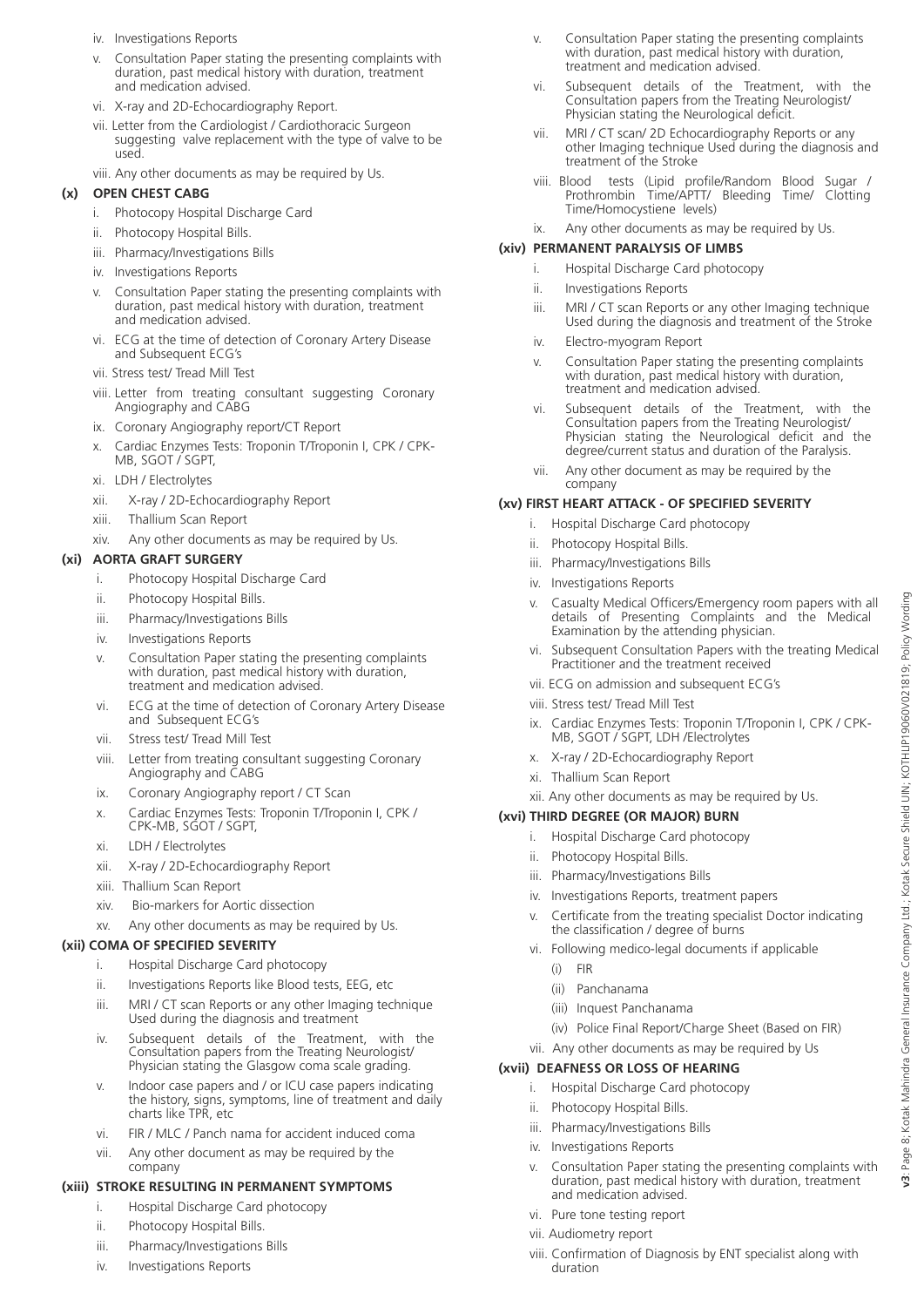- ix. All treatment papers and medical investigation test reports
- x. Any other documents as may be required by Us.

## **(xviii) LOSS OF SPEECH**

- i. Hospital Discharge Card photocopy
- ii. Photocopy Hospital Bills.
- iii. Pharmacy/Investigations Bills
- iv. Investigations Reports
- v. Consultation Paper stating the presenting complaints with duration, past medical history with duration, treatment and medication advised.
- vi. Confirmation of Diagnosis by ENT specialist along with cause and duration
- vii. All treatment papers and medical investigation test reports
- viii. Any other documents as may be required by Us.

## **Payment terms under Benefit I: Critical Illness**

 b. On payment of a Claim under Benefit I, the cover will cease in respect for that Insured Person.

## **6. CLAIMS PROCEDURE FOR PERSONAL ACCIDENT CLAIMS**

- a. We shall be given written notice within 7 days of ANY Injury sustained by the Insured Person which will give rise or is likely to give rise to a Claim under the Policy.
- b. We shall be provided with the following necessary information and documentation in respect of all Claims within 30 days of the Insured Person's Injury due to Accident:
	- i. Personal Accident Death
		- i. Duly completed claim form
		- ii. FIR
		- iii. Panchanama
		- iv. Inquest Panchanama
		- v. P olice Final Report/Charge Sheet (Based on FIR)
		- vi. PM Report having remark for FSLR or CA Report, the reports are must
		- vii. Death Certificate issued by the Municipal authority
		- viii. Cause of death certificate issued by the hospital
		- ix. Original Policy Document
		- Age proof of Insured Person: Election ID Card / PAN Card/ School Leaving Certificate / Copy of passport
		- xi. M edicial Practitioner's Report
		- xii. Certificate, if applicable, from the Bank/Financial Institution stating the amortization schedule, the EMI Amount, Principal Outstanding, etc.
		- xiii. Any other supporting documents as required by Us
		- xiv. RACT award (In case of Rail Accident)
		- xv. Any other document as required by Us to investigate the Claim or Our obligation to make payment for it
	- ii. Permanent Total Disability
		- i. Claim form
		- ii. FIR
		- iii. Panchanama
		- iv. Disability Certificate from civil surgeon or from designated govt./competent authority
		- v. Hospitalization reports
		- vi. Hospitalization discharge card
		- vii. RACT award (In case of Rail Accident)
		- viii. Police Final Report/Charge Sheet (Based on FIR)
		- ix. Investigation report
		- x. Original Policy document.
		- xi. Age proof of Insured Person: Election ID Card / PAN Card/ School Leaving Certificate / Copy of passport
		- xii. Any other document as required by Us to investigate the Claim or Our obligation to make payment for it

## iii. Child Education Benefit

- i. Documents for Personal Accident Death / Permanent Total Disability as applicable
- ii. Proof to establish relationship-Passport/Education certificate establishing proof of relationship of child with parents/Birth Certificate or Adoption Papers (if adopted).
- iii. Photo Identity Proof of Child
- iv. Age proof of Child
- v. Certificate from Educational Institution describing course details

If the Claim is not notified to Us within the time periodspecified above, then We shall be provided the reasons for the delay in writing. We will condone such delay on merits where the delay has been proved to be for reasons beyond the claimant's control.

## **Payment terms under Benefit II: Personal Accident**

On payment of a Claim under Benefit II (a): Death or Permanent Total Disablement, the cover will cease in respect of that Insured Person.

## **7. CLAIMS PROCEDURE FOR LOSS OF JOB CLAIMS**

We shall be given written notice along with the following information and documentation within 30 days of the date of the Insured Person's termination, dismissal, temporary suspension or retrenchment from employment:

- (a) Duly completed claim form.
- (b) Original Policy document.
- (c) Certificate from the Bank stating the amortization schedule, the EMI Amounts, and Principal Outstanding (if applicable).
- (d) Certificate from the employer of the Insured Person confirming the termination, dismissal, temporary suspension or retrenchment from employment furnishing the date of termination, dismissal, temporary suspension or retrenchment from employment with the reasons for the same. In case of temporary suspension the period of suspension and the reasons for the same should also be mentioned in such certificate.
- (e) Appointment letter.
- (f) Last 3 Months Salary Slip.
- (g) Form 16 for the last year.
- (h) Contact details of employer-phone no. mobile no., email ID, contact person in HR/Admin/Personnel dept.
- (i) VISA proof and Passport copy in case of Insured Person is not resident in India.
- (j) Age proof of Insured Person: Election ID Card / PAN Card/ School Leaving
- (k) Certificate / Copy of passport.
- (l) Any other document as required by Us to investigate the Claim or Our obligation to make payment for it.

## **8. CLAIM INVESTIGATION, SETTLEMENT & REPUDIATION**

- (a) We may investigate claims at Our own discretion to determine the validity of a claim. This investigation will be conducted within 15 days of the date of assigning the claim for investigation and not later than 6 months from the date of receipt of claim intimation. All costs of investigation will be borne by Us and all investigations will be carried out by those individuals/entities that are authorised by Us in writing.
- (b) We shall settle or repudiate a Claim within 30 days of the receipt of the last necessary information and documentation set out in Clause above. In case of suspected frauds, the last "necessary" documents will include the receipt of the investigation report from our representatives.
- (c) Payment for Claims will be made to You. In the unfortunate event of Your death, We will pay the Nominee named in the Policy Schedule or Your legal heirs or legal representatives holding a valid succession certificate.
- (d) In case of delay in payment, We shall be liable to pay interest at a rate which is 2% above the bank rate prevalent at the beginning of the financial year in which the claim is reviewed by Us.
- (e) On the occurrence or discovery of any Critical Illness that may give rise to a Claim under this Policy, We shall be given the intimation within 10 days our toll free number 1: intimation within 10 days 1800 266 4545 or may write an e- mail at care@kotak.com

In the event of claims, please send the relevant documents to:

## **Kotak Mahindra General Insurance Company Ltd.**

8th Floor, Zone IV, Kotak Infiniti, Bldg. 21, Infinity IT Park, Off WEH, Gen. AK Vaidya Marg, Dindoshi, Malad (E), Mumbai – 400097. India.

## **PART III OF THE POLICY**

## **General Terms and Conditions**

## **1. Disclosure of Information**

The Policy shall be null and void and no benefit shall be payable in the event of untrue or incorrect statements, misrepresentation, mis-description or on non-disclosure in any material particular in the proposal form, personal statement, declaration and connected documents, or any material information having been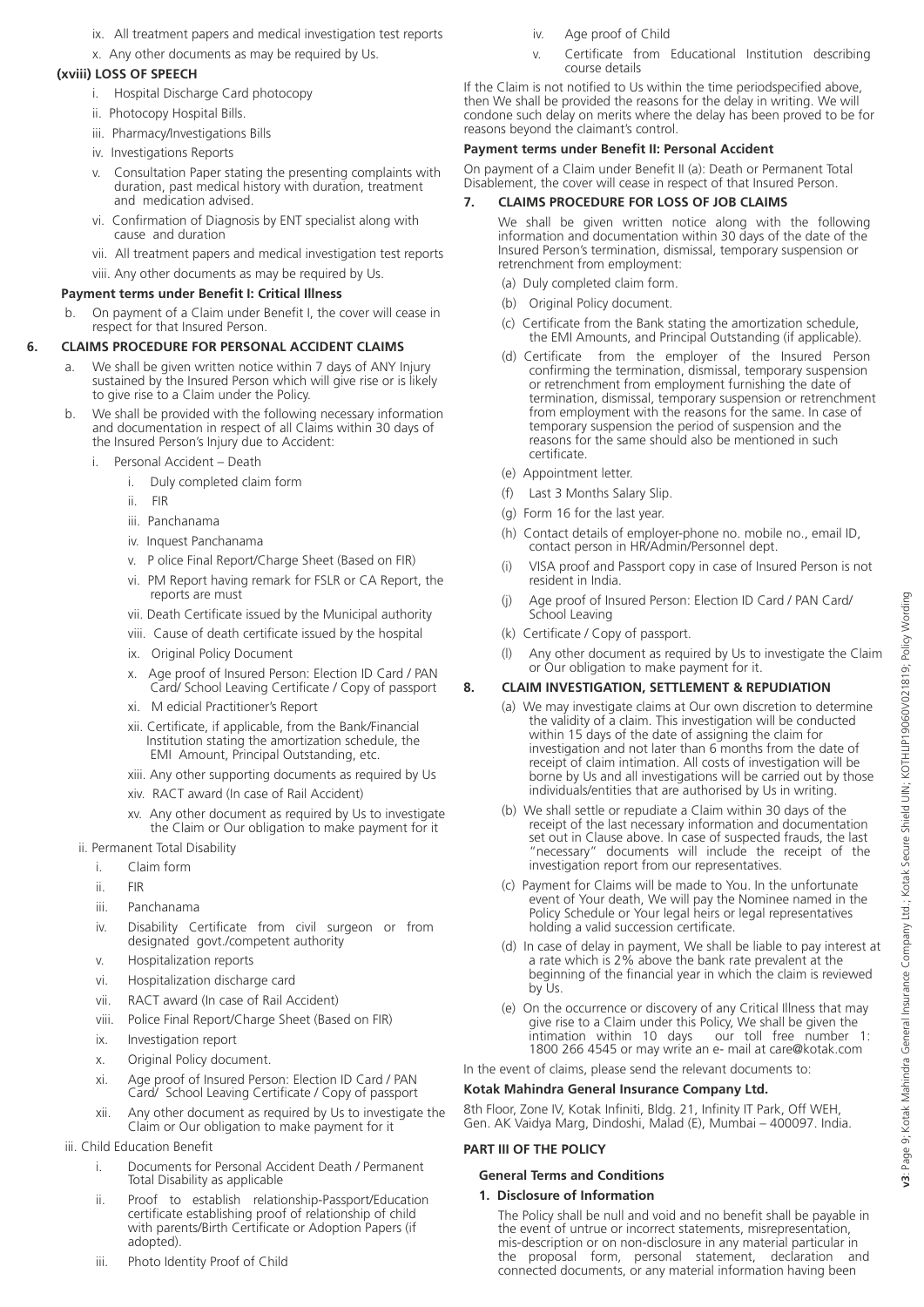withheld, or a claim being fraudulent or any fraudulent means or devices being used by You/Insured Person or any one acting on Your/Insured Person's behalf to obtain any benefit under this Policy.

#### **2. Reasonable Care**

You/Insured Persons shall take all reasonable steps to safeguard Your/Insured Person's interests against any Injury or Illness that may give rise to the any claim under the Policy.

#### **3. Observance of terms and conditions**

The due observance and fulfilment of the terms, conditions and endorsements of this Policy in so far as they relate to anything to be done or complied with by You, shall be a condition precedent to any of Our liability to make any payment under this Policy.

#### **4. Material Change**

Material information to be disclosed to Us includes every matter that You are aware of or could reasonably be expected to know that relates to questions in the Proposal Form and which is relevant to Us in order to accept the risk and the terms of acceptance of the risk. You shall notify Us in writing of any material change in the risk in relation to the declarations made in the proposal form during the policy tenure as well as at each Renewal and We may, adjust the scope of cover and / or premium, if necessary, accordingly.

#### **5. Records to be maintained**

You shall keep an accurate record containing all relevant medical records and shall allow Us to inspect such records. You shall exercise all necessary co-operation in obtaining the medical records from the Hospital, and furnish them, as We may require in relation to the Claim within 30 days of such request from Us.

#### **6. No constructive Notice**

Any of the circumstances in relation to these conditions coming to the knowledge of any of Our officials shall not be construed as notice to or be held to bind or prejudicially affect Us notwithstanding subsequent acceptance of any premium.

#### **7. Overriding effect of Part II of the Schedule**

The terms and conditions contained herein and in Part II of the Policy shall be deemed to form part of the Policy and shall be read as if they are specifically incorporated herein; however in case of any inconsistency of any term and condition with the scope of cover contained in Part II of the Policy, then the term(s) and condition(s) contained herein shall be read mutatis mutandis with the scope of cover/terms and conditions contained in Part II of the Policy and shall be deemed to be modified accordingly or superseded in case of inconsistency being irreconcilable.

#### **8. Electronic Transactions**

You agree to adhere to and comply with all such terms and conditions as the Company may prescribe from time to time, and hereby agrees and confirms that all transactions effected by or through facilities for conducting remote transactions including the Internet, World Wide Web, electronic data interchange, call centers, teleservice operations (whether voice, video, data or combination thereof) or by means of electronic, computer, automated machines network or through other means of telecommunication, established by or on behalf of the Company, for and in respect of the Policy or its terms, or the Company's other products and services, shall constitute legally binding and valid transactions when done in adherence to and in compliance with the Company's terms and conditions for such facilities, as may be prescribed from time to time.

Sales through such electronic transactions shall ensure that all conditions of Section 41 of the Insurance Act, 1938 prescribed for the proposal form and all necessary disclosures on terms and conditions and exclusions are made known to the Insured. A voice recording in case of tele-sales or other evidence for sales through the World Wide Web shall be maintained and such consent will be subsequently validated/confirmed by the Insure

#### **9. Cause of Action/ Currency for payments**

Claims under this Policy shall be payable if the cause of action arises anywhere in the world. All Claims shall be payable in India and shall be in Indian Rupees only.

#### **10. Policy Disputes**

Any dispute concerning the interpretation of the terms, conditions, limitations and/or exclusions contained herein is understood and agreed by both You and Us to be adjudicated or interpreted in accordance with the Laws of India and only competent Courts of India shall have the exclusive jurisdiction to try all or any matters arising hereunder. The matter shall be determined or adjudicated in accordance with the law and practice of such Court.

#### **11.Limitation of Liability**

If a claim is rejected and is not the subject of any pending suit or

other proceeding or arbitration, as the case may be, within thirty six months from the date of such rejection or settlement, the claim shall be deemed to have been abandoned and Our liability shall be extinguished.

#### **12.Underwriting**

We may underwrite a proposal based on proposal form declarations or Medical Examination conducted by Us. Medical tests will be facilitated by us and conducted at Our network of diagnostic centers. The validity of such tests will be up to 30 days. Full cost of such medical examination shall be borne by Us. We will inform You about the status of the proposal depending upon the Underwriting decision.

There shall be no Loading on Renewals on Individual Claims Experience Basis.

#### **13. Free Look Period**

All new individual health insurance policies except those with tenure of less than a year shall have a free look period. The free look period shall be applicable at the inception of the policy and:

- The insured will be allowed a period of at least 15 days from the date of receipt of the policy to review the terms and conditions of the policy and to return the same if not acceptable
- 2. If the insured has not made any claim during the free look period, the insured shall be entitled to
	- A refund of the premium paid less any expenses incurred by the insurer on medical examination of the insured persons and the stamp duty charges or;
- b. Where the risk has already commenced and the option of return of the policy is exercised by the policyholder, a deduction towards the proportionate risk premium for period on cover or;
	- c. Where only a part of the risk has commenced, such proportionate risk premium commensurate with the risk covered during such period.

#### **14. Cancellation**

- (i) For Policyholder's initiated cancellation, the Company would compute refund amount as pro-rata (for the unexpired duration) premium further deducted by 25% towards management expenses.
	- No Refund is applicable when policy is cancelled by the Insurer on grounds of misrepresentation, fraud, nondisclosure of the Insured.
	- This is provided no claim has been made under the Policy.

#### **15. Grace Period and Renewal**

- (a) The Policy will automatically terminate at the end of the Policy Period and must be renewed within the Grace Period for continuity of cover.
- (b) The Policy may be renewed by mutual consent and in such event the Renewal premium should be paid to Us on or before the date of expiry of the Policy and in no case later than the Grace Period of 30 days from the expiry of the Policy. We will not be liable to pay for any claim arising out of an Illness/Injury/Hospitalisation that occurred during the Grace Period. The provisions of Section 64VB of the Insurance Act 1938 shall be applicable. All policiesRenewed within the Grace Period shall be eligible for continuity of cover.
	- (c) The Policy is ordinarily renewable on mutual consent for life, subject to application of Renewal and realization of Renewal premium.
	- (d) Renewals will not be denied except on grounds of misrepresentation, moral hazard, fraud, nondisclosure of material facts or non-co-operation by You.
	- (e) If We have discontinued or withdrawn this product/plan You will have the option to renewal under the nearest substitute Policy being issued by Us, provided however benefits payable shall be subject to the terms contained in such other policy which has been approved by IRDAI
	- (f) You shall make a full disclosure to Us in writing of any material change in the health condition of any Insured Person at the time of seeking Renewal of this Policy, irrespective of any claim arising or made. The terms and condition of the existing policy will not be altered.
	- (g) We may, revise the Renewal premium payable under the Policy or the terms of cover, provided that all such changes are approved by IRDAI and in accordance with the IRDAI rules and regulations as applicable from time to time. Renewal premium will not alter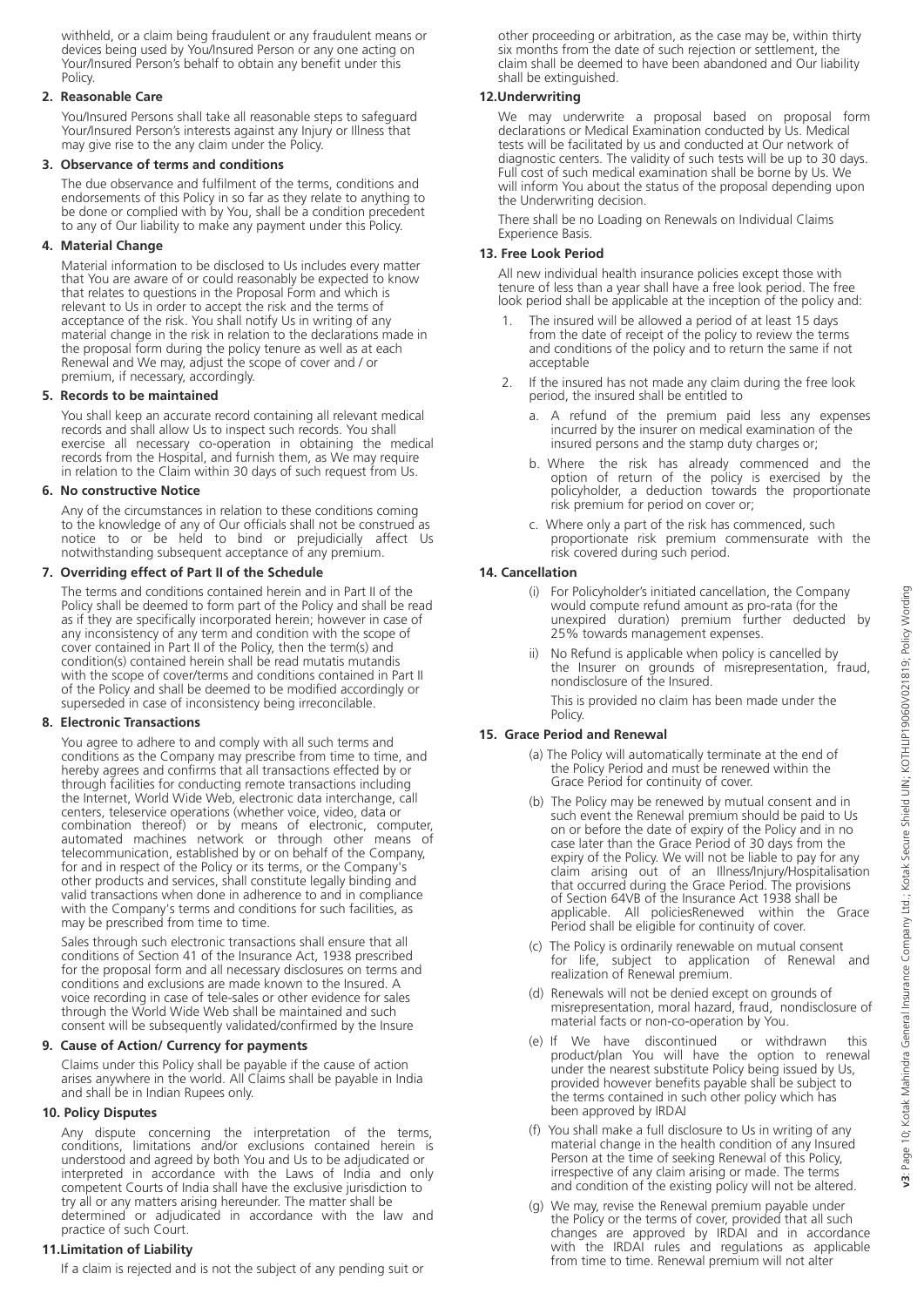based on individual claims experience. We will intimate You of any such changes at least 3 months prior to date of such revision or modification.

(h) Alterations such as increase/ decrease in Sum Insured or change in covers within the Policy will be allowed at the time of Renewal of the Policy. You can submit a request for the changes by filling the proposal form before the expiry of the Policy. We will carry out underwriting as per the underwriting policy of the company in relation to acceptance of request for changes on renewal. The terms and conditions of the existing policy will not be altered.

#### **16. Portability**

Portability means transfer by an Individual health insurance policyholder (including family floater cover) of the credit gained for pre-existing conditions and time bound exclusions if he/she chooses to switch from one insurer to another.

It is further agreed and understood that:

- a) You have beencovered under an Indianhealth insurance policy from a non-life insurance company or Health Insurance company registered with IRDAI without any break;
- b) We should have received Your application for Portability with complete documentation at least 45 days before the expiry of Your present period of insurance;
- c) If the Base Annual Sum Insured under the previous Policy is higher than the Base Annual Sum Insured chosen under this Policy, the applicable waiting periods shall be waived to the extent of the Base Annual Sum Insured and eligible cumulative bonus under the expiring policy with the previous insurer;
- d) In case the proposed Base Annual Sum Insured opted for under Our Policy is more than the insurance cover under the previous policy, then all applicable waiting periods shall be applicablafresh to the extent of the amount by which the Base Annual Sum Insured under this Policy exceed the total ofBase Annual Sum Insured and eligible cumulative bonus under the expiring health insurance policy;
- e) All waiting periods shall be applicable individually for each Insured Person and claims shall bessessed accordingly.
- Portability benefit will be offered to the extent of sum of previous Base Annual Sum Insured (if opted for), and portability shall not apply to any other additional increased Base Annual Sum Insured.
- g) We may subject Your proposal to Our medical underwriting, restrict the terms upon which We may offer cover, the decision as to which shall be as per our underwriting practices and underwriting policy of the Company.
- h) There is no obligation on Us tonsure all Insured Persons on the proposed terms, even if You have given Us all documentation.
- i) We should have received the database and claim history from the previous insurance company for Your previous policy. The Portability provisions will apply to You, if You wishto migrate from this Policy to any other health insurance policy on Renewals. In case you have opted to any other insurer under Portability provisions and the outcome of acceptance of the Portability request is awaited from the new insurer
- a) We may upon Your request extend this Policy for a period of not less than one month at an additional premium to be paid on a pro-rata basis

on the date of renewal,

b) If during this extension period a claim has been\ reported, You shall be required to first pay the full premium so as to make the Policy Period of full 12 calendar months. Our liability for the payment of such claim shall commence only once such premium is received. Alternately We may deduct the premium for the balance period.

#### **17. Assignment**

An assignment of this policy of insurance, wholly or inpart, whether with or without consideration, may be made only by an endorsement upon the policy itself or by a separate instrument, signed in either case by the by the assignor and attested by at least

one witness, specifically setting forth the fact of transfer or assignment and the reasons thereof, the antecedents of the assignee and the terms on which the assignment is made. Such assignment shall be operative as against the Company effective from the date the Company receives a written notice of the assignment/request and endorses the same on the Policy. The Company may, accept the assignment, or decline to act upon any endorsement, where it has sufficient reason to believe that such transfer or assignment is not bonafide or is not in the interest of the policyholder or in public interest or is for the purpose of trading of insurance policy. However, by recording the assignment the Company does not express any opinion upon the validity nor accepts any responsibility on the assignment.

#### **18. Communication & Notices**

Any notice, direction or instruction given under this Policy shall be in writing and delivered by hand, post, or facsimile to:

- In Your case, at Your last known address per Our records in respect of this Policy
- $\bullet$  In Our case, at Our address specified in the Policy Schedule.

No insurance agent, broker or any other person is authorised to receive any notice on Our behalf.

#### **19. Customer Service**

If at any time the Insured requires any clarification or assistance, the Insured may contact the offices of the Company at the address specified, during normal business hours.

#### **20. ECS/ Auto Debit Payment Facility**

You are eligible for availing the ECS / Auto Debit payment facility for your premium payments under this Policy. This facility can be opted for automatic premium payment under this Policy for such premium paying term as availed by you under this Policy by submitting a duly signed ECS / Auto Debit mandate form. You may opt for any premium payment term as per your convenience but in accordance with the Policy terms and conditions. Please note that this facility may not be available for all the Banks at present however and you are requested to kindly visit website: www.kotakgeneralinsurance.com to check the updated list of all partner banks facilitating the ECS /Auto Debit facility from time to time. Additionally, the following conditions shall apply in case of ECS / Auto Debit facility opted by you

- a. The premium payment under the Policy shall be subject to change on renewal which would be in accordance with the terms and conditions of the Policy
- b. The Policy shall get cancelled in the event of failure of ECS transaction towards payment of premium under the Policy and/or non-receipt of premium within the Grace Period under the Policy
- c. The renewal premium amount under the Policy shall be communicated to you in advance i.e. minimum 45 days before the renewal date
- d. You have the right to withdraw the ECS /Auto Debit mandate by giving Us at least 15 days' notice before the due date of next premium due under the Policy

The term ECS / Auto Debit herein shall be governed by the Electronic Clearing Service (Debit) Procedural Guidelines issued by the Reserve Bank of India (as may be amended from time to time) and shall mean an electronic facility for effecting periodic insurance premium payment transactions in an automated manner.

#### **21. Grievances**

For resolution of any query or grievance, insured may contact the respective branch office of the Company or may call at 18002664545 or may write an e- mail at care@kotak.com.

For senior citizens, please contact the respective branch office of the Company or call at 18002664545 or may write an e- mail at seniorcitizen@kotak.com.

In case the insured is not satisfied with the response of the office, insured may contact the Grievance Officer of the Company at grievanceofficer@kotak.com.

In the event of unsatisfactory response from the Grievance Officer, he/she may, subject to vested jurisdiction, approach the Insurance Ombudsman for the redressal of grievance. The details of the Insurance Ombudsman is available at website: www.kotakgeneralinsurance.com

The updated details of Insurance Ombudsman offices are also available on the website of Executive Council of Insurers: www.ecoi.co.in/ombudsman.html

The details of the Insurance Ombudsman is available at Annexure I